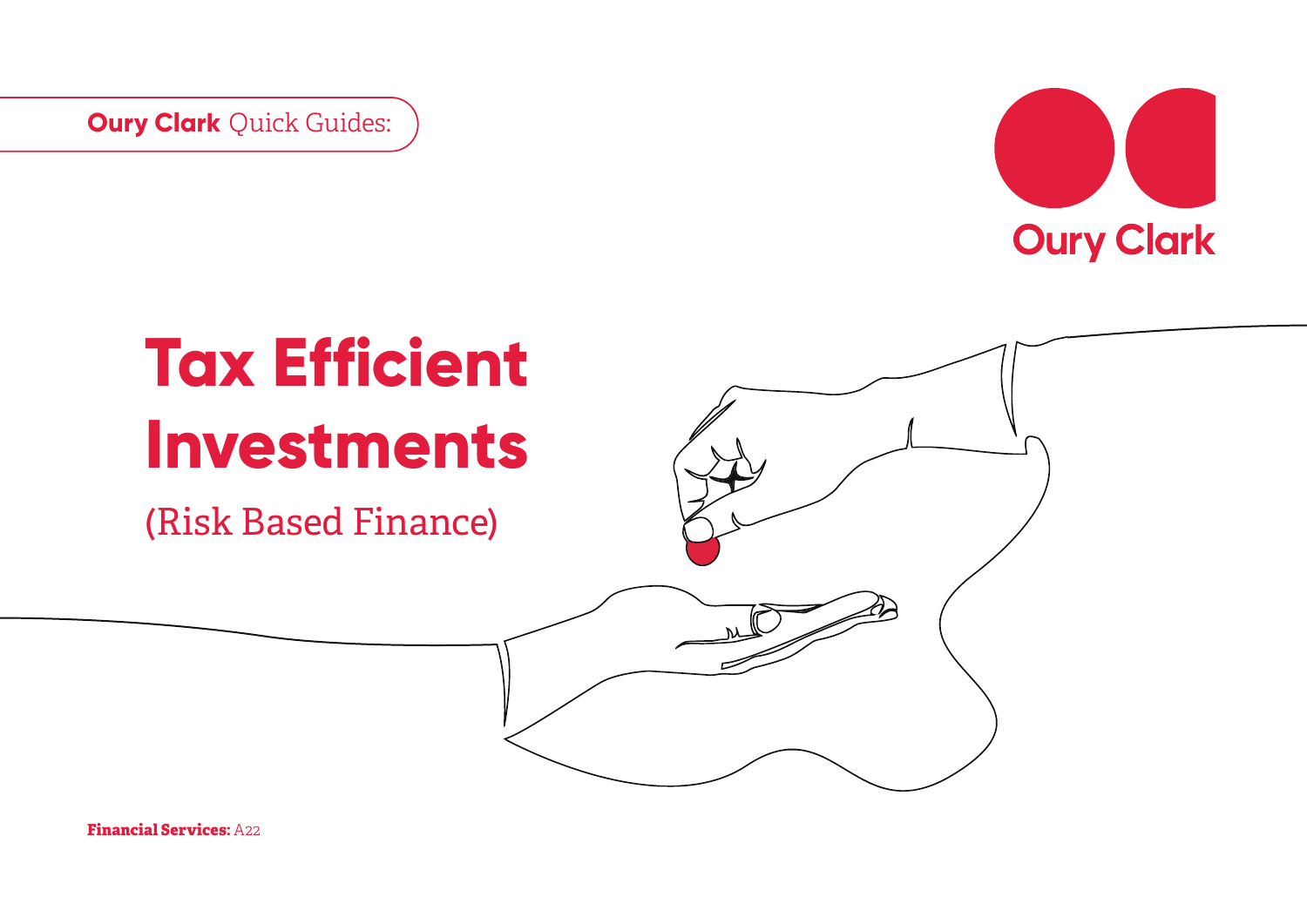**There are 4 types of relief for investment into qualifying companies. EIS, SEIS and SITR Listen to our Audio Quick Guide on the subject [here](https://www.ouryclark.com/resource-library/audio-quick-guides/enterprise-investment-schemes.html)**

There is also a Venture Capital Trust (VCT) which is a company that has been approved to make investments into the above.

They are all fairly similar and incredibly attractive, with a range of tax reliefs connected around making investments in risking young businesses, or investing in a social enterprise.

A word of warning however. The schemes are by their definition applicable to start ups. However there are incredibly complicated and strict rules that once you are using the schemes, relief can easily be withdrawn by the actions of the company or the investor.

### **BENFITS OF EIS**

EIS Tax relief is designed to encourage investment in small high risk companies.

- 30% income tax relief for investor, for investments up to £1 million Relief can be carried back to previous tax year;
- Shares can be sold, after a qualifying period, free of Capital Gains Tax and shares will normally qualify for relief from inheritance tax too. This relief from Capital Gains Tax is contingent on claiming the Income Tax Relief and may be restricted if full Income Tax Relief is not obtained on the amount invested. (The qualifying period is normally 3 years from date of investment or, if trade began later, 3 years from commencement of trade);
- Capital losses on disposal of shares can be offset against income;
- Other capital gains can be deferred by investment in EIS shares under EIS Defferal relief .
	- Important to note that EIS Defferal relief allows the roll over of any gain into shares issued in a company, and that this specific relief does not have the same rules of "connection" that the income tax relief has. This means that you can invest in your own company, which you could own 100%, and roll over any gain into this company provided the other rules of the EIS relief are met.. However no income tax relief would be available on the roll over.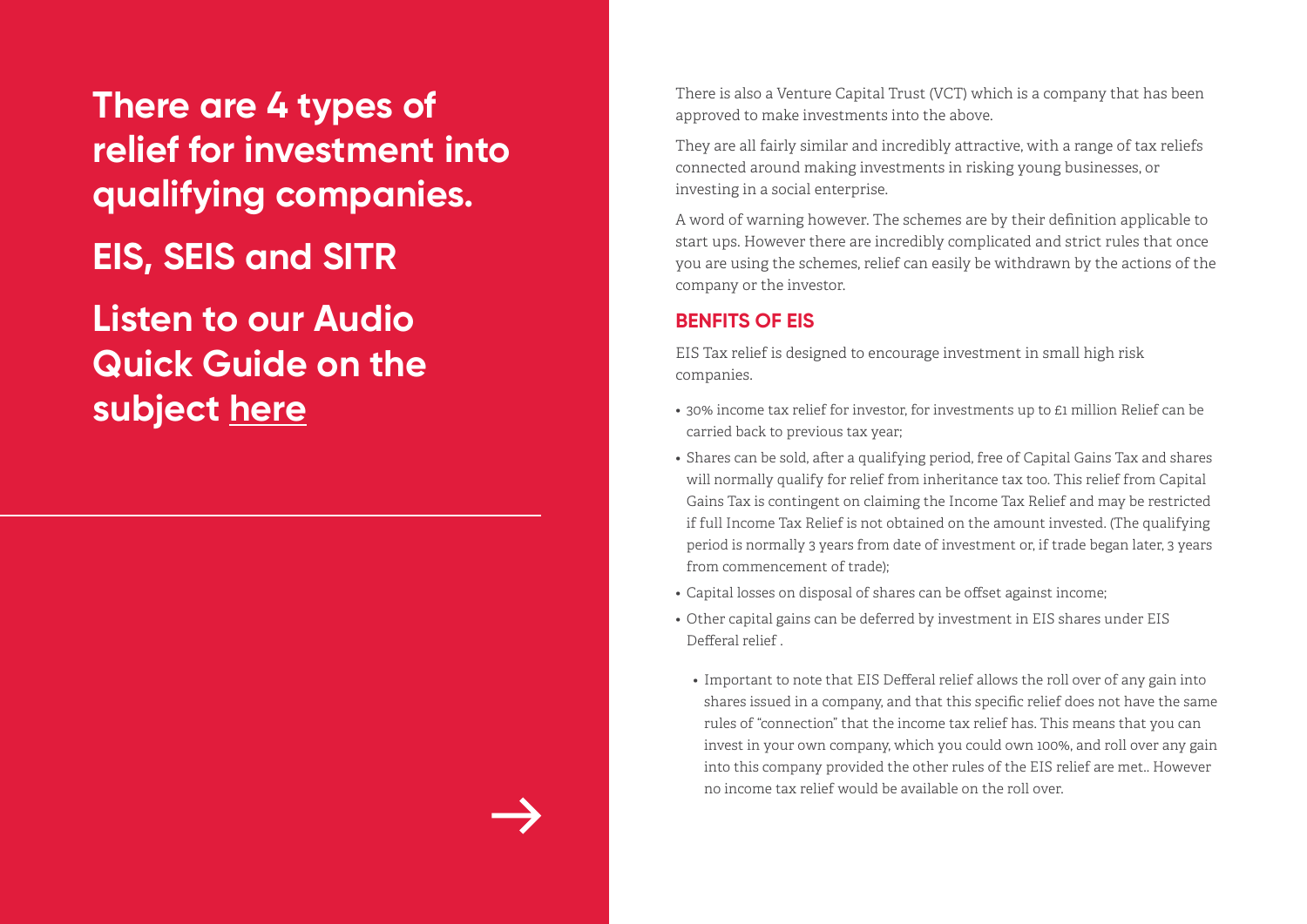#### **Rules for the company:**

- Cannot be controlled by any other company;
- Must be in ordinary shares that do not have a preference right over other shares. This is a thorny area – be careful.
- The company must be either a UK resident incorporated company or a foreign company with a [UK permanent establishment.](https://www.ouryclark.com/site-assets/pdf/quick-guides/tax/OC-Quick-Guide-Permanent-Establishment.pdf)
- Cannot be quoted on stock markets, although can be listed on AIM and some international stock markets;
- Gross assets must be less than £15 million before the investment and less than £16 million after the investment;
- Must have fewer than 250 full time employees;
- Must be a trading company, carrying out a qualifying trade, or the parent company of a qualifying trading group;
- Trades considered low risk, or asset backed are ineligible. These are broadly:-
	- leasing activities
- letting ships on charter
- receiving royalties or license fees
- dealing in financial instruments like commodities, futures, shares and securities
- dealing in land
- running a nursing home or residential care home
- managing property used as a nursing home or residential care home
- banking, insurance, money-lending, debt-factoring, hire-purchase financing or other financial activities
- property development
- fishery and aquaculture
- agriculture
- production of gas or other fuel
- generating energy like electricity or heat
- exporting electricity
- road freight transport for hire

*You may not qualify if your enterprise provides services to another business and both of the following apply:*

- that business's trade consists mostly of excluded activities
- a person has a controlling interest in both your enterprise and the other business
- It must be within 7 years of the company's first commercial sale, except if Knowledge intensive (see below), or when it is follow on funding and previous EIS investments have been made.
- The investment must met the risk to capital condition:
	- The company must use the money for growth and development
	- The investment must be a risk to the investor's capital.
- Maximum capital raised under EIS and similar tax favourable schemes must not exceed £5 million in any 12 month period;
- Lifetime limit of £12 million of capital raised
- Companies can apply to HMRC for assurance that they qualify, once they have a shareholder they can name.

## **Knowledge Intensive Companies:**

- A number of the requirements and restrictions are relaxed if the company qualifies as 'knowledge intensive'.
- Benefits of being a Knowledge Intensive Company:
	- Investor annual limit increases to £2 million.
	- Time limit is within 10 years of first commercial sale or annual turnover over £200,000
	- Annual Investment Limit is increased to £10 million and Lifetime Limit is increased to £20 million
- To qualify as knowledge intensive the following must be fulfilled:
	- Less than 500 employees at time of share issue
	- One of the following conditions must be fulfilled:
		- The Innovation Condition Be carrying out work to create intellectual property and expect the majority of your business to come from this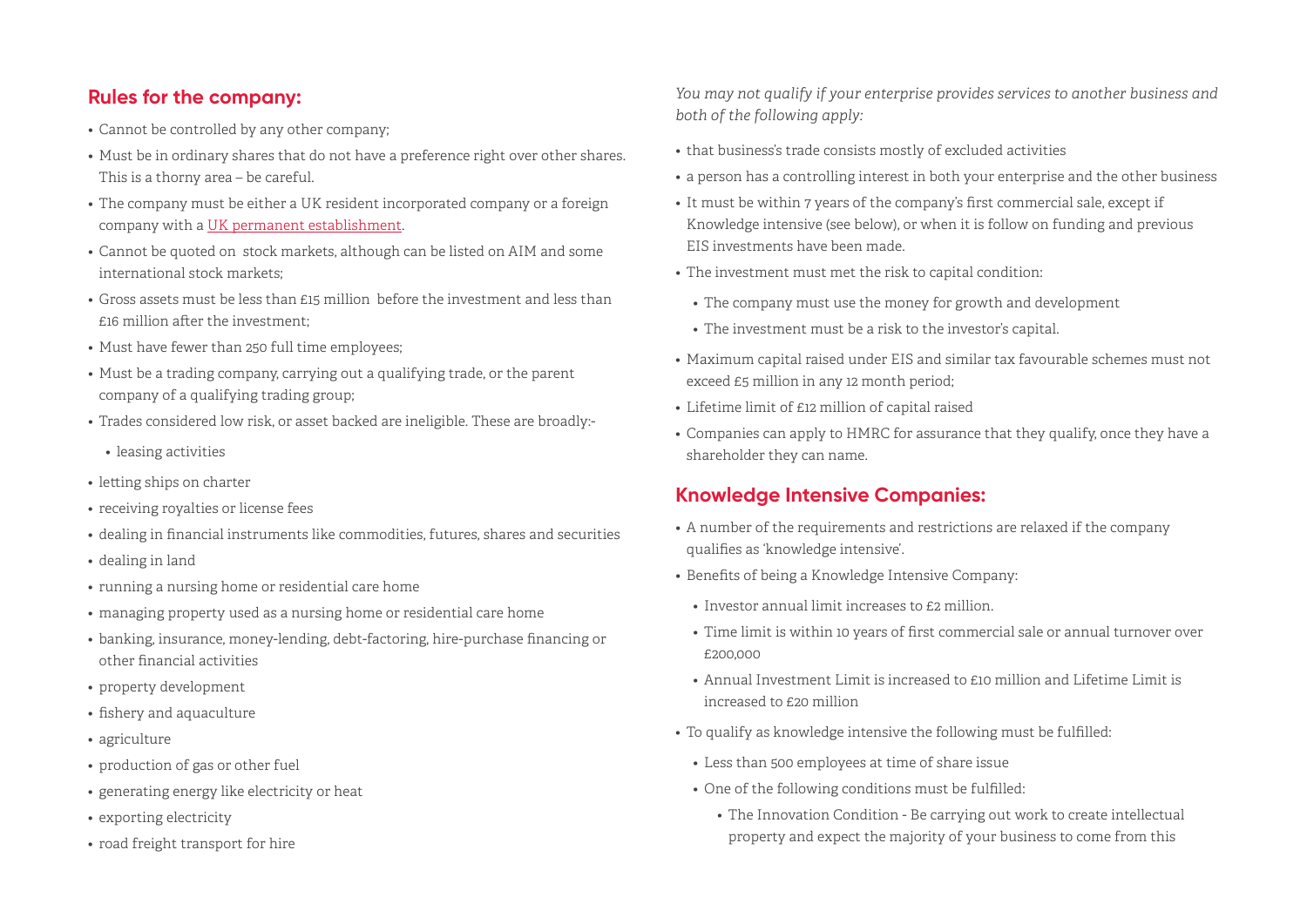within 10 years, or

- The Skilled Employees Condition Have 20% of employees carrying out research for at least 3 years from the date of investment. These employees must be in a role that requires a relevant Master's degree or higher.
- One of the following Operating Cost conditions must be fulfilled:
	- 10% of overall operating costs spent on research, development or innovation each year for 3 years, or
	- 15% of overall operating costs spent on research, development or innovation in one of 3 years
- If the company is at least 3 years old, the spend should have been in the 3 years before the investment, otherwise this must occur in the 3 years following the investment. (You will need to submit a schedule, supported by accounts to show that you have)
- Companies can apply to HMRC for assurance that they qualify.
- Rules for the individual (these do not apply for EIS Deferral relief only):
- Cannot be connected to the company, by virtue of holding 30% of the company's share capital in the period beginning 2 years before the investment and ending 3 years after. Shares held by associates (close family or business partners) are included;
- Cannot be a director or employee of the company (an exception is available in certain situations for an unpaid director, and after investment you can be appointed and paid as a Director);
- Cannot be an existing shareholder unless shares obtained from EIS or other Risk Finance Investment, or shares obtained on formation of the company or purchase of an 'off the shelf' pre-formed dormant company.
- It is possible to make an EIS investment through a Fund in order to reduce risk, or through a nominee.

# **SEIS (Seed Enterprise Investment Scheme):**

- Available to very small start-up companies
	- less than 25 employees,
	- assets up to £200,000;
	- investment spent on a qualifying business activity within 3 years
	- the activity must be a new trade that is less than 2 years old
- The investor gets 50% of the amount invested as income tax relief;
- Maximum investment £100,000 per investor;
- Maximum company can raise is £150,000; and
- Investors and their associates can be company directors but can't own more than 30% of the company.
- Gains rolled over into SEIS investment under SEIS Defferal relief can shelter 50% of the gain invested.

SITR is a [state aid](https://www.gov.uk/guidance/state-aid#what-is-state-aid) designed to help you raise money to support the trading activity of your:

- [community interest company](https://www.gov.uk/government/publications/community-interest-companies-business-activities)
- community benefit society, with an asset lock
- [charity](https://www.gov.uk/charities-and-tax), which can be a company or a trust
- It follows the sames rules as EIS for the company in terms of size, age and ineligible trades.
- It allows the investor to invest in shares or debt
- Shares must be ordinary new shares, paid in full, without any preference rights as per EIS
- Debt needs to be a new loan, made in cash, not secured against any assets, and not paid back until at least 3 years later, and not have an unreasonable commercial rate of interest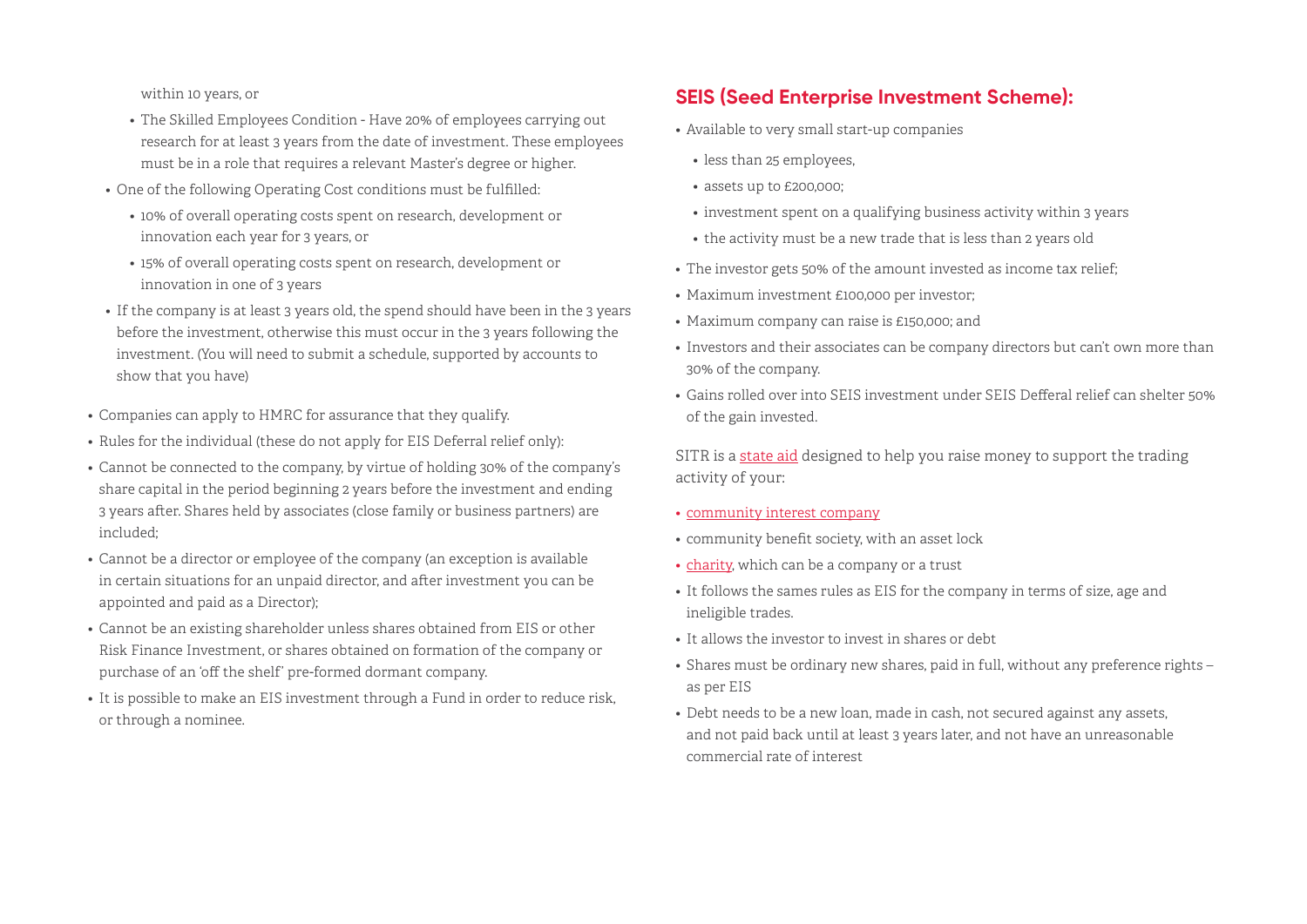# **VCTS (Venture Capital Trust Scheme):**

- Available to investors who subscribe for shares in qualifying Venture Capital Trusts
- 30% income tax relief for investor, for investments up to £200,000, relief is given in the year of investment with no carry back permitted.
- You must hold your shares for 5 years (rather than the usual 3 years) in the VCT
- The dividends on the first £200,000 invested in a VCT in a tax year are exempt from tax, regardless of eligibility for Income Tax relief.
- To be eligible, a VCT must fulfil the following:
	- Be traded on a regulated market such as the UK Stock Exchange or an appropriate European exchange.
	- Derive its income wholly or mainly from shares or securities
	- Have at least 80% of its investments in qualifying company with at least 70% of such holdings in the form of eligible shares
	- Cannot invest more than 15% of its funds in any one company and must distribute at least 85% of its profits to its shareholders
- For the purposes of VCTS a qualifying company is one which meets the conditions to be an EIS company. Companies can apply to HMRC for assurance that they are qualifying and this may be a condition of obtaining investment.
- Unlike EIS VCT have an ability to hold equity and use some debt instruments when they invest into a company.

| <b>Scheme</b> | <b>Investment type</b>                                           | Maximum annual<br>investment for<br>individual | <b>Maximum Annual</b><br>investment for<br>company | <b>Maximum Liftetime</b><br>investment for<br>company | % of investment<br>you can claim<br>as a tax refund | <b>Number of years</b><br>investment must<br>be held | Tax relief on<br><b>Dividends?</b> | <b>Capital Gains Tax</b><br>relief on reinvest-<br>ment of any gain |
|---------------|------------------------------------------------------------------|------------------------------------------------|----------------------------------------------------|-------------------------------------------------------|-----------------------------------------------------|------------------------------------------------------|------------------------------------|---------------------------------------------------------------------|
| EIS           | Ordinary Equity Shares<br>without preferential rights            | £1,000,000.00                                  | £5,000,000                                         | £12,000,000                                           | 30%                                                 | 3 years                                              | No                                 | Yes on 100% of<br>investment                                        |
| SEIS          | Ordinary Equity Shares<br>without preferential rights            | £100,000                                       | £150,000                                           | £150,000                                              | 50%                                                 | 3 years                                              | No                                 | Yes on 50% of<br>investment.<br>capped at £50,000                   |
| SITR          | Ordinary Equity Shares<br>without preferential rights<br>or Debt | £1,000,000.00                                  | £5,000,000                                         | £1,500,000                                            | 30%                                                 | 3 years                                              | No                                 | Yes on 100% of<br>investment                                        |
| <b>VCT</b>    | Ordinary Equity Shares<br>without preferential rights            | £200,000                                       | £5,000,000 or<br>15% of the fund                   | £12,000,000                                           | 30%                                                 | 5 years                                              | Yes                                | N/A                                                                 |